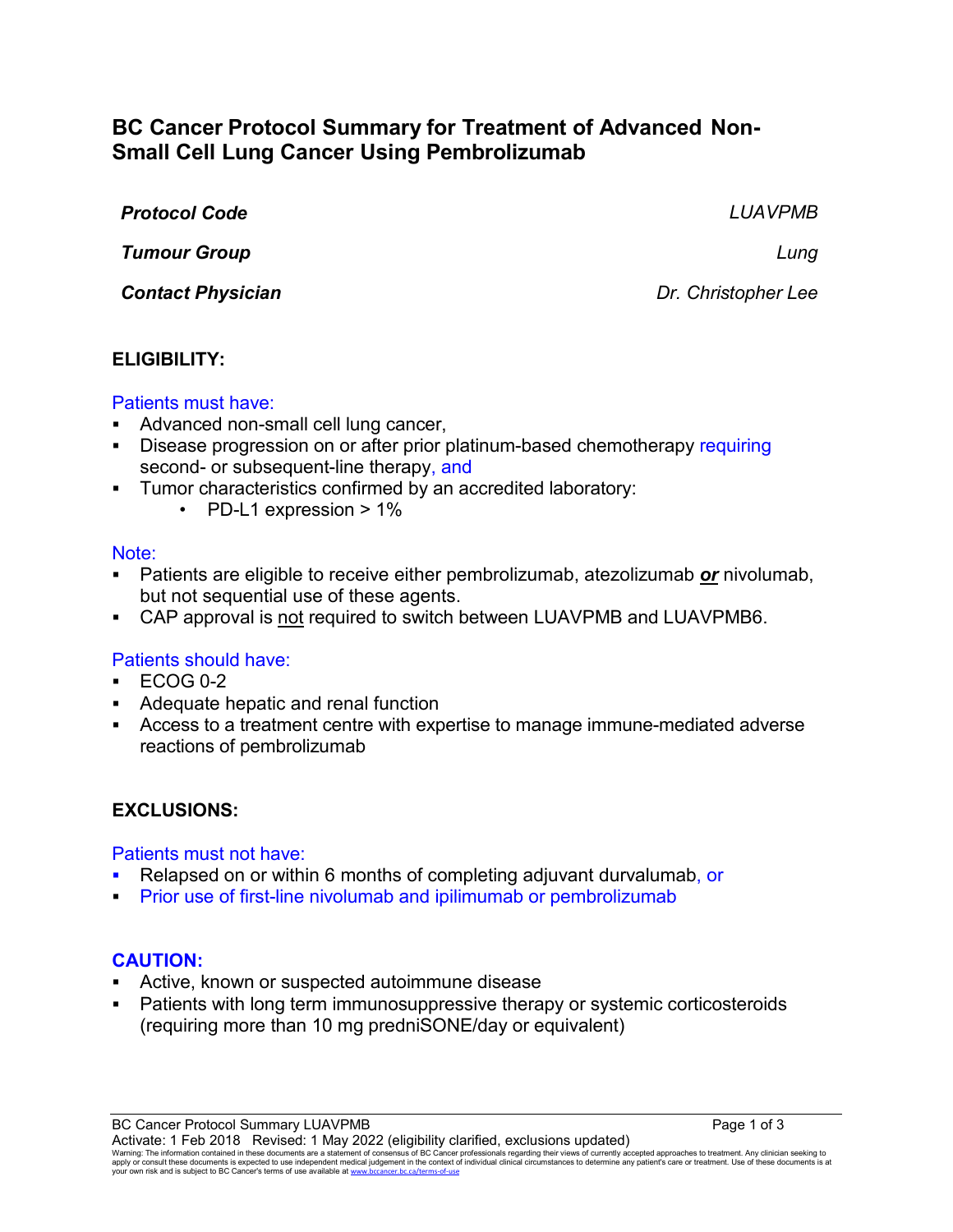# **TESTS:**

- Baseline: CBC & differential, platelets, creatinine, alkaline phosphatase, ALT, total bilirubin, LDH, sodium, potassium, TSH, morning serum cortisol, chest x-ray C-reactive protein and albumin (optional, and results do not have to be available to proceed with first treatment)
- Before each treatment: CBC & differential, platelets, creatinine, alkaline phosphatase, ALT, total bilirubin, LDH, sodium, potassium, TSH
- If clinically indicated: chest x-ray, morning serum cortisol, lipase, glucose, serum or urine HCG (required for women of child bearing potential if pregnancy suspected), free T3 and free T4, serum ACTH levels, testosterone, estradiol, FSH, LH, ECG
- Weekly telephone nursing assessment for signs and symptoms of side effects while on treatment (Optional).

# **PREMEDICATIONS:**

- Antiemetics are not usually required
- If required, antiemetic protocol for low emetogenicity (see SCNAUSEA)
- If prior infusion reactions to pembrolizumab: diphenhydrAMINE 50 mg PO, acetaminophen 325 to 975 mg PO, and hydrocortisone 25 mg IV 30 minutes prior to treatment

# **TREATMENT:**

| Drug          | <b>Dose</b>     | <b>BC Cancer Administration Guideline</b> |
|---------------|-----------------|-------------------------------------------|
| pembrolizumab | 2 mg/kg         | IV in 50 mL NS over 30 minutes            |
|               | (maximum 200mg) | Using a 0.2 micron in-line filter         |

 Repeat every 3 weeks until disease progression, unacceptable toxicity, or a maximum of 35 cycles or 2 years of treatment

# **DOSE MODIFICATIONS:**

No specific dose modifications. Toxicity managed by treatment delay and other measures (see [SCIMMUNE](http://www.bccancer.bc.ca/chemotherapy-protocols-site/Documents/Supportive%20Care/SCIMMUNE_Protocol.pdf) protocol for management of immune-mediated adverse reactions to checkpoint inhibitors immunotherapy,

http://www.bccancer.bc.ca/chemotherapy-protocols-

site/Documents/Supportive%20Care/SCIMMUNE\_Protocol.pdf).

### **PRECAUTIONS:**

**1. Serious immune-mediated reactions**: can be severe to fatal and usually occur during the treatment course, but may develop months after discontinuation of therapy. They may include enterocolitis, intestinal perforation or hemorrhage, hepatitis, dermatitis, neuropathy, endocrinopathy, pneumonitis, as well as toxicities in other organ systems. Early diagnosis and appropriate management are essential

BC Cancer Protocol Summary LUAVPMB Page 2 of 3 Activate: 1 Feb 2018 Revised: 1 May 2022 (eligibility clarified, exclusions updated) Warning: The information contained in these documents are a statement of consensus of BC Cancer professionals regarding their views of currently accepted approaches to treatment. Any clinician seeking to<br>apply or consult t